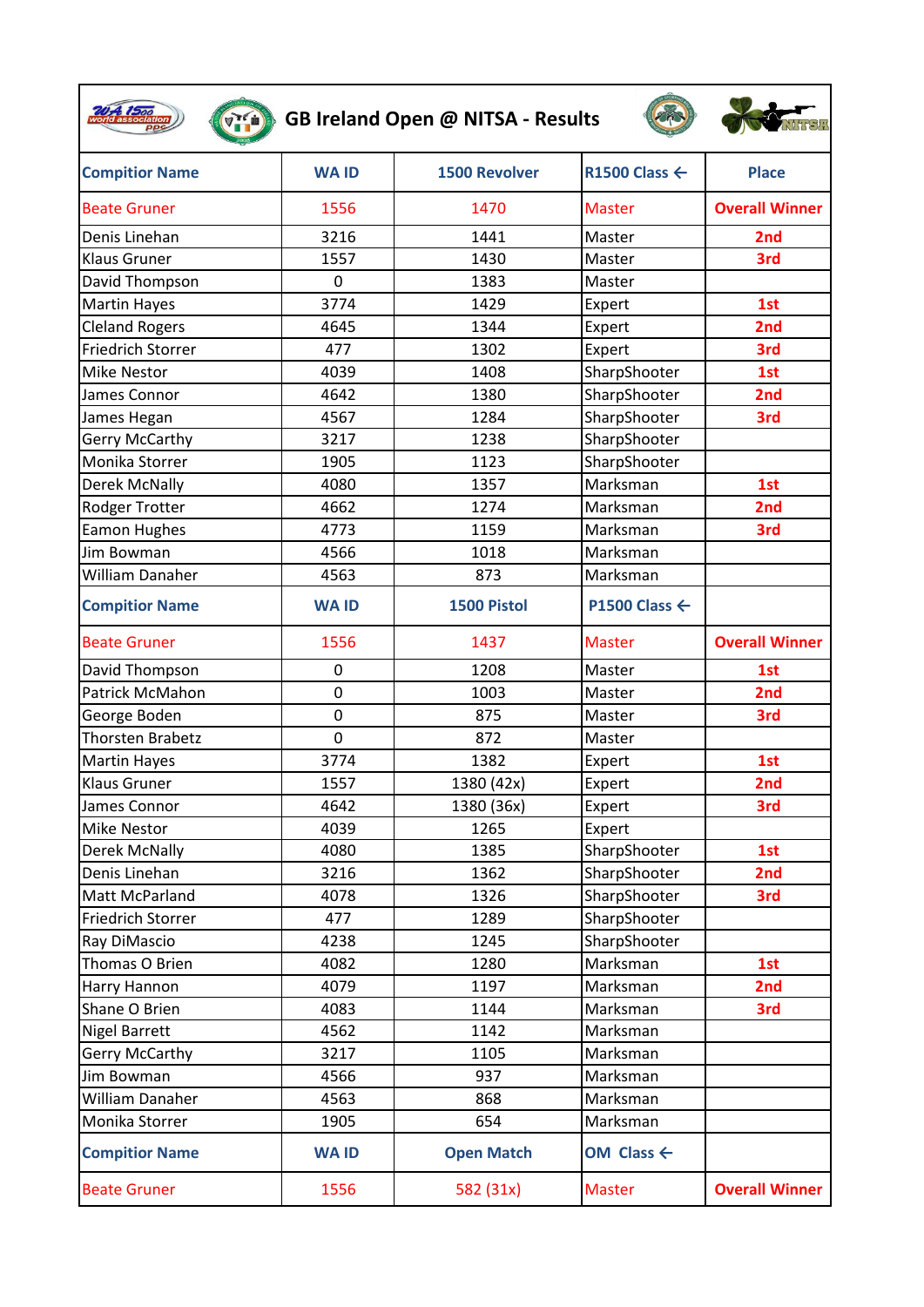| Denis Linehan            | 3216           | 575                           | Master                   | 1st                   |
|--------------------------|----------------|-------------------------------|--------------------------|-----------------------|
| <b>Klaus Gruner</b>      | 1557           | 573                           | Master                   | 2nd                   |
| Frank Cullen             | $\mathbf 0$    | 467                           | Master                   | 3rd                   |
| Patrick McMahon          | 0              | 401                           | Master                   |                       |
| Mike Kelly               | $\mathbf 0$    | 382                           | Master                   |                       |
| Jeff Barr                | $\overline{0}$ | 371                           | Master                   |                       |
| <b>Cleland Rogers</b>    | 4645           | 582 (30x)                     | Expert                   | 1st                   |
| <b>Martin Hayes</b>      | 3774           | 568                           | Expert                   | 2nd                   |
| James Connor             | 4642           | 545                           | Expert                   | 3rd                   |
| Gerry McCarthy           | 3217           | 435                           | SharpShooter             | 1st                   |
| <b>Eamon Hughes</b>      | 4773           | 511                           | Marksman                 | 1st                   |
| Shane O Brien            | 4083           | 488                           | Marksman                 | 2nd                   |
| Harry Hannon             | 4079           | 459                           | Marksman                 | 3rd                   |
| <b>Nigel Barrett</b>     | 4562           | 447                           | Marksman                 |                       |
| James O Flaherty         | 4644           | 347                           | Marksman                 |                       |
| <b>Compitior Name</b>    | <b>WAID</b>    | <b>Distinguished Pistol</b>   | DP Class $\leftarrow$    |                       |
| <b>Beate Gruner</b>      | 1556           | 564                           | <b>Master</b>            | <b>Overall Winner</b> |
| <b>Martin Hayes</b>      | 3774           | 557                           | Expert                   | 1st                   |
| <b>Klaus Gruner</b>      | 1557           | 555                           | Expert                   | 2nd                   |
| James Connor             | 4642           | 551                           | Expert                   | 3rd                   |
| <b>Mike Nestor</b>       | 4039           | 485                           | Expert                   |                       |
| <b>Derek McNally</b>     | 4080           | 553                           | SharpShooter             | 1st                   |
| Matt McParland           | 4078           | 542                           | SharpShooter             | 2nd                   |
| Denis Linehan            | 3216           | 513                           | SharpShooter             | 3rd                   |
| <b>Friedrich Storrer</b> | 477            | 474                           | SharpShooter             |                       |
| Shane O Brien            | 4083           | 476                           | Marksman                 | 1st                   |
| Rodger Trotter           | 4662           | 471                           | Marksman                 | 2nd                   |
| <b>Adrian East</b>       | 4564           | 467                           | Marksman                 | 3rd                   |
| <b>Nigel Barrett</b>     | 4562           | 466                           | Marksman                 |                       |
| Thomas O Brien           | 4082           | 464                           | Marksman                 |                       |
| Monika Storrer           | 1905           | 461                           | Marksman                 |                       |
| Gerry McCarthy           | 3217           | 454                           | Marksman                 |                       |
| <b>William Danaher</b>   | 4563           | 232                           | Marksman                 |                       |
| <b>Compitior Name</b>    | <b>WAID</b>    | <b>Distinguished Revolver</b> | DR Class $\leftarrow$    |                       |
| <b>Mike Nestor</b>       | 4039           | 558                           | SharpShooter             | <b>Overall Winner</b> |
| Denis Linehan            | 3216           | 535                           | Master                   | 1st                   |
| Norman Ogilby            | $\Omega$       | 264                           | Master                   | 2nd                   |
| <b>Richard Brown</b>     | 4664           | 262                           | Master                   | 3rd                   |
| Patsy McGonagle          | $\mathbf 0$    | 248                           | Master                   |                       |
| Gerry McCarthy           | 3217           | 468                           | SharpShooter             | 1st                   |
| James Connor             | 4642           | 386                           | SharpShooter             | 2nd                   |
| Derek McNally            | 4080           | 487                           | Marksman                 | 1st                   |
| <b>Compitior Name</b>    | <b>WAID</b>    | <b>Standard 4" Revolver</b>   | STD 4 Class $\leftarrow$ |                       |
| <b>Mike Nestor</b>       | 4039           | 476                           | SharpShooter             | <b>Overall Winner</b> |
| Denis Linehan            | 3216           | 474                           | Master                   | 1st                   |
| Patrick Bradley          | 0              | 447                           | Master                   | 2nd                   |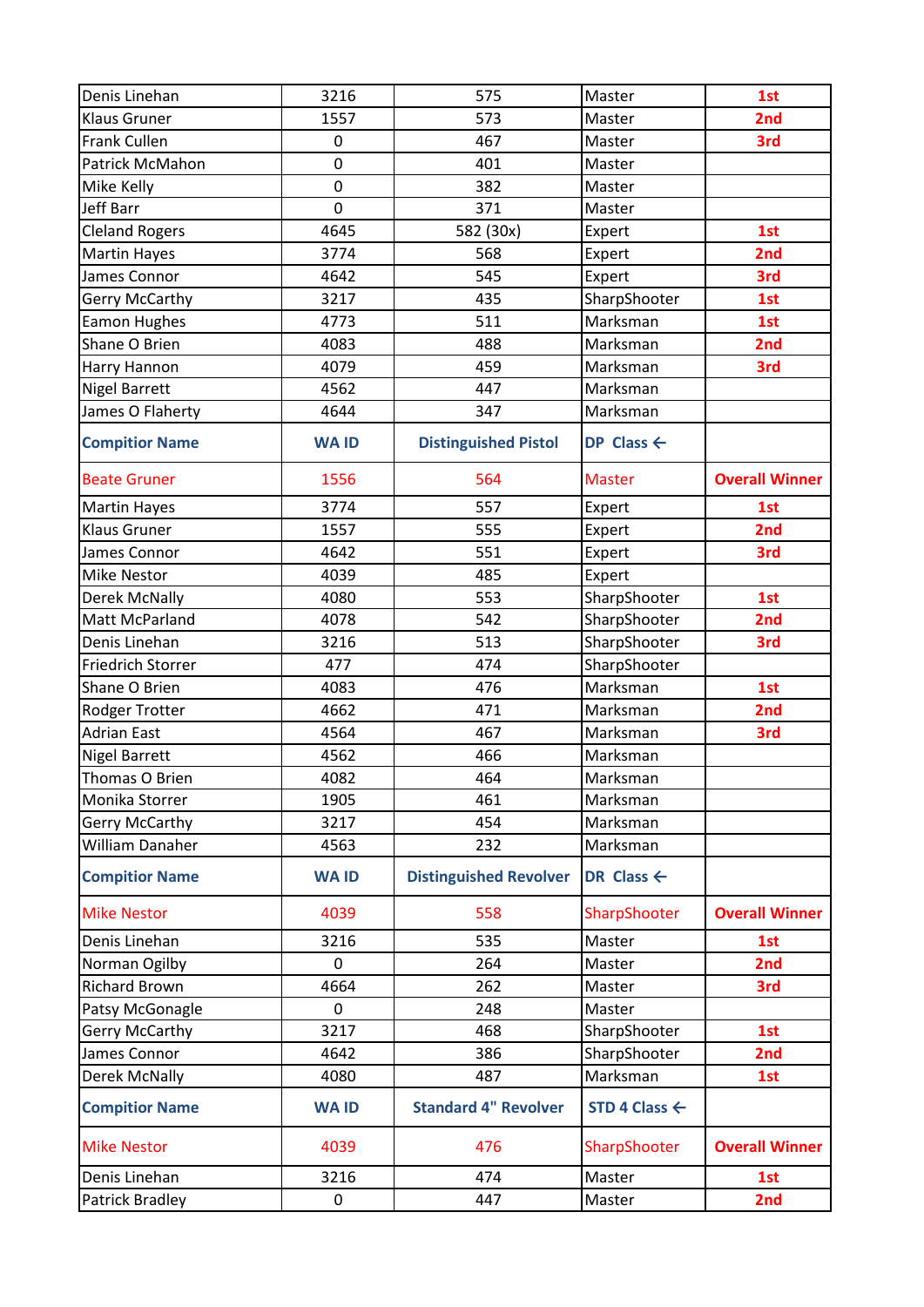| Declan Byrne                        | 4057           | 425                           | Master                      | 3rd                   |
|-------------------------------------|----------------|-------------------------------|-----------------------------|-----------------------|
| John Barry                          | $\mathbf 0$    | 377                           | Master                      |                       |
| <b>Cleland Rogers</b>               | 4645           | 470                           | Expert                      | 1st                   |
| <b>Martin Hayes</b>                 | 3774           | 457                           | Expert                      | 2nd                   |
| <b>Gerry McCarthy</b>               | 3217           | 427                           | SharpShooter                | 1st                   |
| <b>Adrian East</b>                  | 4564           | 441                           | Marksman                    | 1st                   |
| Jim Bowman                          | 4566           | 376                           | Marksman                    | 2nd                   |
| <b>Compitior Name</b>               | <b>WAID</b>    | <b>Standard 2.75 Revolver</b> | STD 2.75 Class $\leftarrow$ |                       |
| <b>Denis Linehan</b>                | 3216           | 456                           | <b>Master</b>               | <b>Overall Winner</b> |
| Kerry O Brien                       | 4052           | 404                           | Master                      | 1st                   |
| Declan Byrne                        | 4057           | 365                           | Master                      | 2nd                   |
| <b>Mike Nestor</b>                  | 4039           | 451                           | SharpShooter                | 1st                   |
| <b>Gerry McCarthy</b>               | 3217           | 432                           | SharpShooter                | 2nd                   |
| <b>Adrian East</b>                  | 4564           | 299                           | Marksman                    | 1st                   |
| <b>Compitior Name</b>               | <b>WAID</b>    | <b>Standard Semi Auo</b>      | Std S A Class ←             |                       |
| <b>Mike Nestor</b>                  | 4039           | 472                           | Expert                      | <b>Overall Winner</b> |
| Mike Kelly                          | 0              | 450                           | Master                      | 1st                   |
| <b>Patrick Bradley</b>              | $\mathbf 0$    | 403                           | Master                      | 2nd                   |
| Kevin Harkin                        | $\overline{0}$ | 349                           | Master                      | 3rd                   |
| James Connor                        | 4642           | 441                           | Expert                      | 1st                   |
| Denis Linehan                       | 3216           | 427                           | SharpShooter                | 1st                   |
| Rodger Trotter                      | 4662           | 466                           | Marksman                    | 1st                   |
| <b>Gerry McCarthy</b>               | 3217           | 451                           | Marksman                    | 2nd                   |
| <b>Nigel Barrett</b>                | 4562           | 442                           | Marksman                    | 3rd                   |
| <b>Adrian East</b>                  | 4564           | 408                           | Marksman                    |                       |
| <b>Richard Brown</b>                | 4664           | 398                           | Marksman                    |                       |
| Kerry O Brien                       | 4052           | 347                           | Marksman                    |                       |
| <b>Timed &amp; Preciosion - PP1</b> |                |                               |                             |                       |
| <b>C</b> Rodgers                    | 294            | 1st                           |                             |                       |
| <b>Beate Gruner</b>                 | 293            | 2nd                           |                             |                       |
| <b>Klaus Gruner</b>                 | 291            | 3rd                           |                             |                       |
| Jammes Hegan                        | 287            |                               |                             |                       |
| <b>Mike Kelly</b>                   | 285            |                               |                             |                       |
| <b>Friedrich Storrer</b>            | 284            |                               |                             |                       |
| <b>Adreian East</b>                 | 281            |                               |                             |                       |
| <b>Rodger Trotter</b>               | 281            |                               |                             |                       |
| <b>Nigel Barrett</b>                | 279            |                               |                             |                       |
| <b>Davey Crawford</b>               | 276            |                               |                             |                       |
| <b>Monika Storrer</b>               | 273            |                               |                             |                       |
| <b>Trevor McConville</b>            | 271            |                               |                             |                       |
| <b>T</b> Farrell                    | 268            |                               |                             |                       |
| <b>Norman Oglivy</b>                | 266            |                               |                             |                       |
| <b>Kerry O Brien</b>                | 261            |                               |                             |                       |
| P McGonagle                         | 261            |                               |                             |                       |
| <b>Patrick Brady</b>                | 258            |                               |                             |                       |
| <b>Jeff Barr</b>                    | 255            |                               |                             |                       |